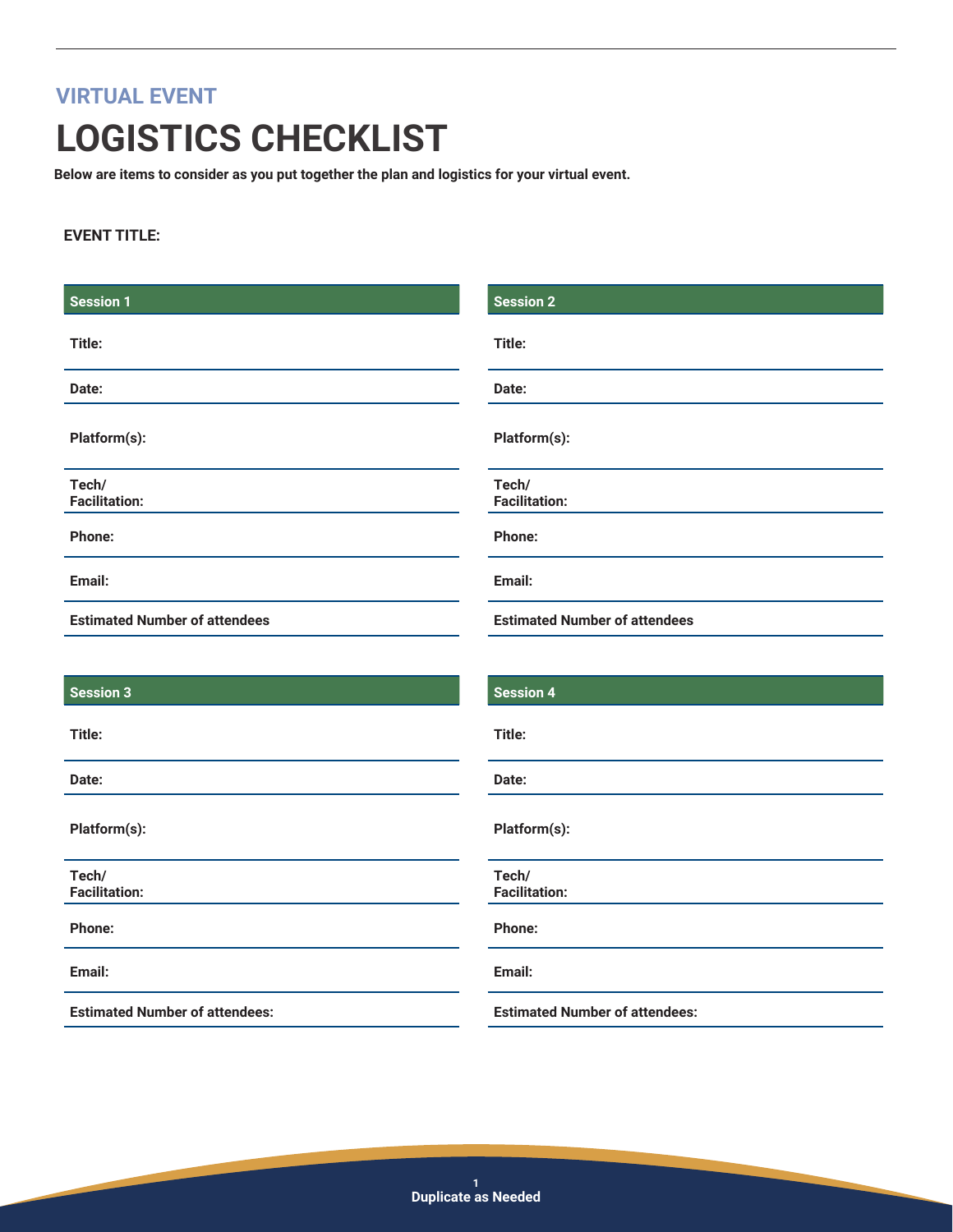#### **SEVEN TO EIGHT MONTHS BEFORE EVENT**

| <b>ITEM TO REVIEW/</b><br><b>CONFIRM</b>                                                                             | <b>COMMENTS</b> | <b>TIPS</b>                                                                                                                                                                                                                                   |
|----------------------------------------------------------------------------------------------------------------------|-----------------|-----------------------------------------------------------------------------------------------------------------------------------------------------------------------------------------------------------------------------------------------|
| <b>HOLD TEAM</b><br><b>MEETING</b>                                                                                   |                 | Determine event, audience goals and objectives,<br>date, time, location, and budget; determine who can<br>enter into contracts for the event.                                                                                                 |
| <b>PREPARE EVENT</b><br><b>SPECIFICATIONS</b>                                                                        |                 | Create a document outlining event information,<br>such as # of attendees, # of sessions (general and<br>breakout/concurrent), # of facilitators needed, etc.                                                                                  |
| <b>RESEARCH</b><br><b>TECHNOLOGY/</b><br><b>FACILITATION</b><br><b>COMPANIES</b>                                     |                 | We recommend sourcing two or three companies<br>to find the one that best suits your needs and who<br>you are most comfortable working with. Ask for<br>references if it is the first time talking/working with<br>the company.               |
| <b>RESEARCH VIRTUAL</b><br><b>EVENT PLATFORMS</b>                                                                    |                 | We recommend sourcing two or three platforms/<br>companies to find the one that best suits your<br>needs and who you are most comfortable working<br>with. Examples of virtual event platforms are<br>Zoom, GoToMeeting, and Microsoft Teams. |
| <b>CONSIDER</b><br><b>ADDITIONAL FEES</b>                                                                            |                 | Examples: Upgrading software to accommodate<br>virtual event platform, shipping equipment to<br>speakers who may not be fully equipped for virtual<br>presentations, etc.                                                                     |
| <b>DISCUSS SPONSOR</b><br><b>OPPORTUNITIES</b>                                                                       |                 | Discuss where and how to position sponsors to<br>garner the most exposure during the virtual event.                                                                                                                                           |
| <b>CONTRACT</b><br><b>NEGOTIATIONS</b><br><b>WITH</b><br><b>TECHNOLOGY/</b><br><b>FACILITATION</b><br><b>COMPANY</b> |                 | Review agreement carefully before signing and<br>be sure to check and understand the cancellation<br>policy and fees.                                                                                                                         |
| <b>SELECT PLATFORM</b><br><b>AND NEGOTIATE</b><br><b>CONTRACT</b>                                                    |                 | Review agreement carefully before signing and<br>be sure to check and understand the cancellation<br>policy and fees.                                                                                                                         |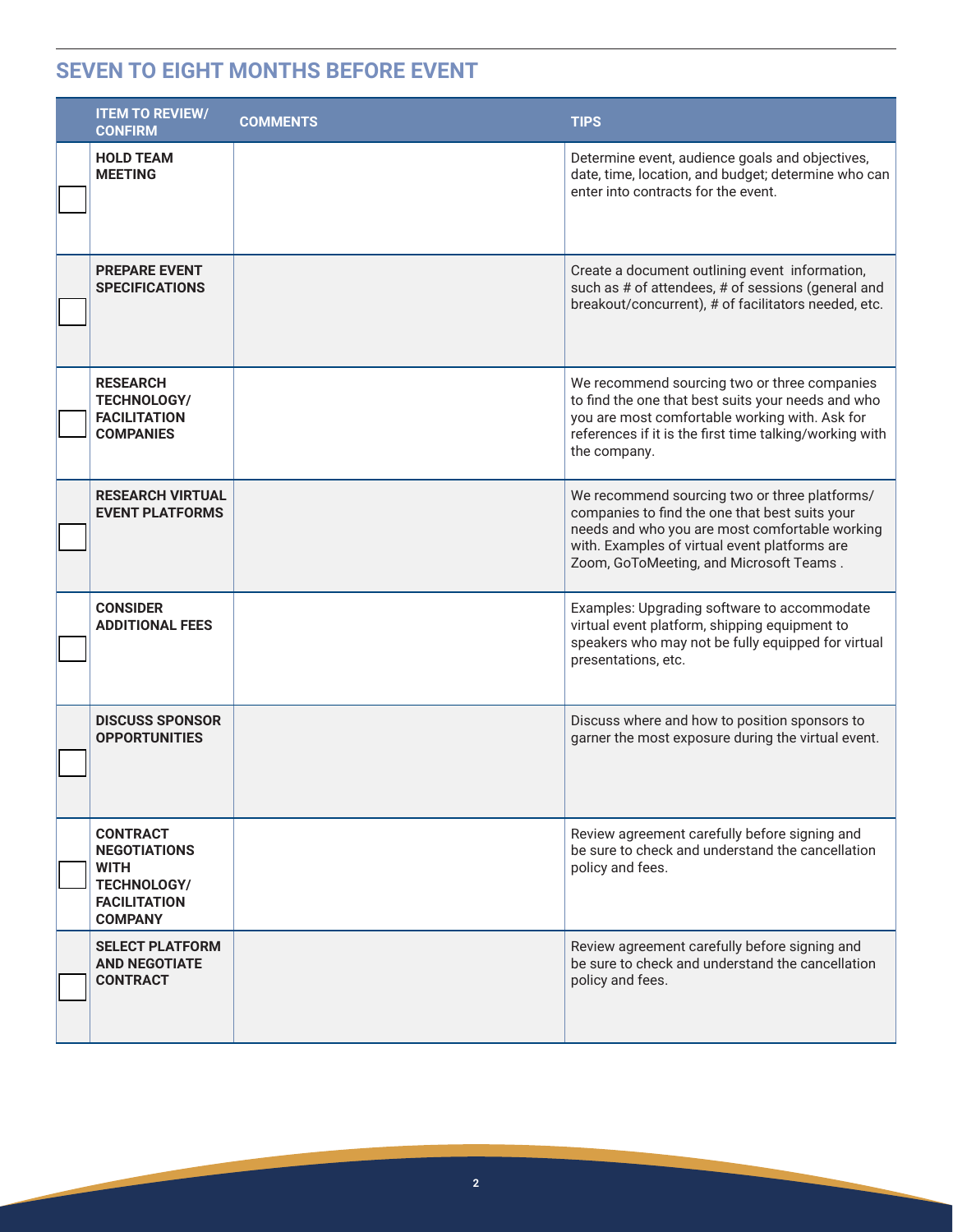#### **SEVEN TO EIGHT MONTHS BEFORE EVENT**

| <b>SHARE</b><br><b>PRELIMINARY</b><br><b>EVENT SCHEDULE</b>           | Share your preliminary event agenda with event<br>team, facilitators, and tech company.                                                                                                                                                                                                                                  |
|-----------------------------------------------------------------------|--------------------------------------------------------------------------------------------------------------------------------------------------------------------------------------------------------------------------------------------------------------------------------------------------------------------------|
| <b>CREATE MEETING</b><br><b>TIMELINE AND</b><br><b>MARKETING PLAN</b> | Name event and select URL, outline tasks,<br>responsibilities, and due dates. Include meeting<br>content, session logistics, website, admin/<br>coordination, speaker/presenter coordination, etc.                                                                                                                       |
| <b>CREATE EVENT</b><br><b>WEBSITE AND</b><br><b>SHARE WITH TEAM</b>   | Determine which platform to use (Cvent, Google<br>forms, etc.), the best way to market the event,<br>placement of sponsor logos, fees (if applicable),<br>attendee information to capture during registration<br>(name, org., email, time zone, etc.), what<br>information to share (agenda, session logistics),<br>etc. |
| <b>CREATE SOCIAL</b><br><b>MEDIA TAGS</b>                             | Create appropriate social media tags for event<br>(conference hashtag, Twitter handle, etc.) to share<br>with attendees.                                                                                                                                                                                                 |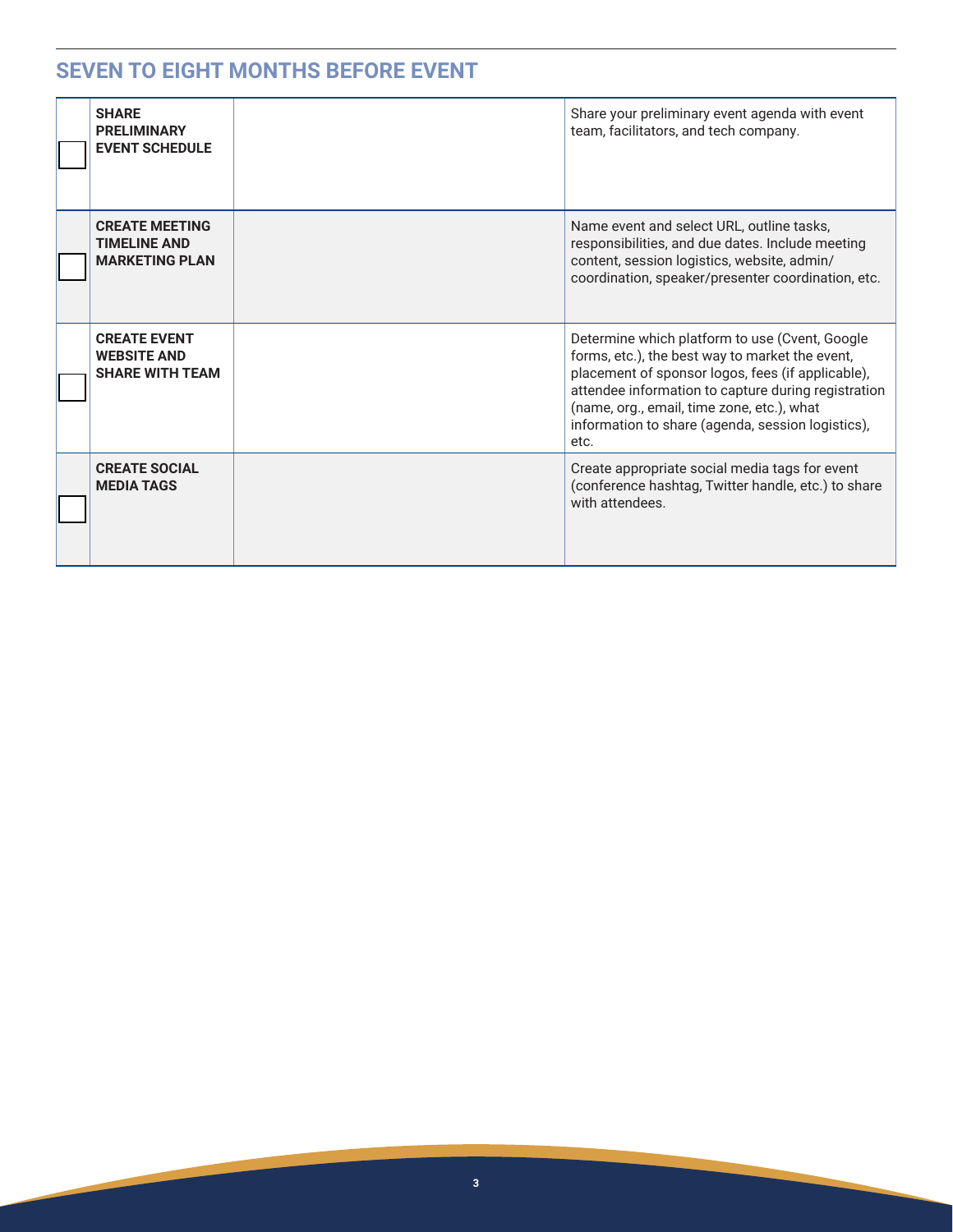#### **FOUR TO SIX MONTHS BEFORE EVENT**

| <b>ITEM TO REVIEW/</b><br><b>CONFIRM</b>                                                     | <b>COMMENTS</b> | <b>TIPS</b>                                                                                                                                                                                                                 |
|----------------------------------------------------------------------------------------------|-----------------|-----------------------------------------------------------------------------------------------------------------------------------------------------------------------------------------------------------------------------|
| <b>REFINE</b><br><b>PRELIMINARY</b><br><b>EVENT SCHEDULE</b>                                 |                 | Update with any new information/changes and<br>share with event team, facilitators, and tech<br>company.                                                                                                                    |
| <b>RECRUIT PLANNING</b><br><b>COMMITTEE</b>                                                  |                 | Identify any subcommittees needed based on your<br>preliminary agenda.                                                                                                                                                      |
| <b>IDENTIFY AND</b><br><b>RECRUIT SPEAKERS</b>                                               |                 | Identify and reach out to potential speakers for<br>your event.                                                                                                                                                             |
| <b>CREATE ATTENDEE</b><br><b>COMMUNICATION</b><br><b>LIST</b>                                |                 | Create attendee communication list. Examples<br>include invitation to register, registration<br>confirmation, session log-in information, meeting<br>survey, etc. Also, identify pieces that will need to be<br>translated. |
| <b>FINALIZE AND</b><br><b>LAUNCH EVENT</b><br><b>WEBSITE AND</b><br><b>REGISTRATION LINK</b> |                 | Launch tested and approved event website and<br>prepare for event/registration inquiries.                                                                                                                                   |
| <b>SEND ATTENDEE</b><br><b>COMMUNICATION</b>                                                 |                 | Send event invitations. Address any questions and<br>create FAQs as needed.                                                                                                                                                 |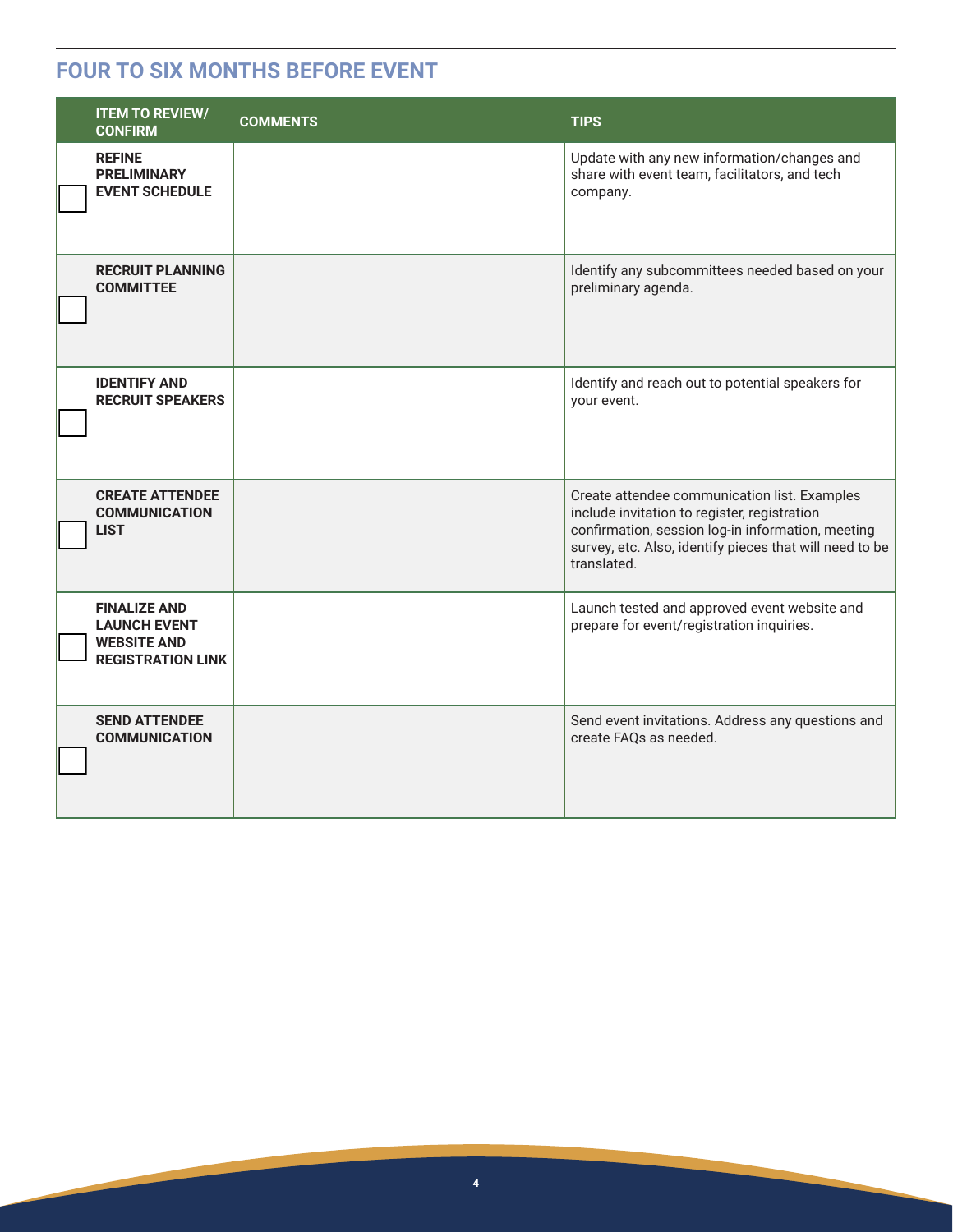#### **THREE TO FOUR MONTHS BEFORE EVENT**

| <b>ITEM TO REVIEW/</b><br><b>CONFIRM</b>                                        | <b>COMMENTS</b> | <b>TIPS</b>                                                                                                                                                                 |
|---------------------------------------------------------------------------------|-----------------|-----------------------------------------------------------------------------------------------------------------------------------------------------------------------------|
| <b>REVIEW EQUIPMENT</b>                                                         |                 | Work with speaker's/presenters' team(s) to identify<br>if anyone (team members, presenters, etc.) needs<br>equipment to participate or manage their tasks for<br>the event. |
| <b>REFINE</b><br><b>PRELIMINARY</b><br><b>EVENT SCHEDULE</b>                    |                 | Update with any new information/changes and<br>share with event team, facilitators, and tech<br>company.                                                                    |
| <b>CREATE</b><br><b>PRELIMINARY</b><br><b>LIST OF EVENT</b><br><b>MATERIALS</b> |                 | Compile a list of items that will need to be<br>designed or translated. Possible examples include<br>agenda, speaker/presenter presentations, etc.                          |
| <b>CONFIRM VIRTUAL</b><br><b>ROOM SETUP</b>                                     |                 | Confirm URL link for each meeting session.                                                                                                                                  |
| <b>FINALIZE</b><br><b>SPEAKERS AND</b><br><b>PRESENTATIONS</b>                  |                 | Finalize event speakers and work with them on<br>their presentation and equipment needs.                                                                                    |

## **TWO TO ONE MONTH(S) BEFORE EVENT**

| <b>ITEM TO REVIEW/</b><br><b>CONFIRM</b>                           | <b>COMMENTS</b> | <b>TIPS</b>                                                                                                                                                    |
|--------------------------------------------------------------------|-----------------|----------------------------------------------------------------------------------------------------------------------------------------------------------------|
| <b>SEND ATTENDEE</b><br><b>COMMUNICATION</b>                       |                 | Send registration reminder and continue marketing<br>event.                                                                                                    |
| <b>CREATE RUN OF</b><br><b>SHOW</b>                                |                 | Use final agenda to create a run of show<br>highlighting sessions, staff, and speaker<br>responsibilities, and equipment/materials needed<br>for each session. |
| <b>FINALIZE EVENT</b><br><b>MATERIALS</b>                          |                 | Design documents, proofread/edit, translate, and<br>prepare for distribution.                                                                                  |
| <b>DETERMINE IF</b><br><b>ADDITIONAL STAFF</b><br><b>IS NEEDED</b> |                 | Secure if needed and confirm their roles.                                                                                                                      |
| <b>SEND ATTENDEE</b><br><b>COMMUNICATION</b>                       |                 | Email message to confirm session registrations<br>and to share appropriate session URL link.                                                                   |